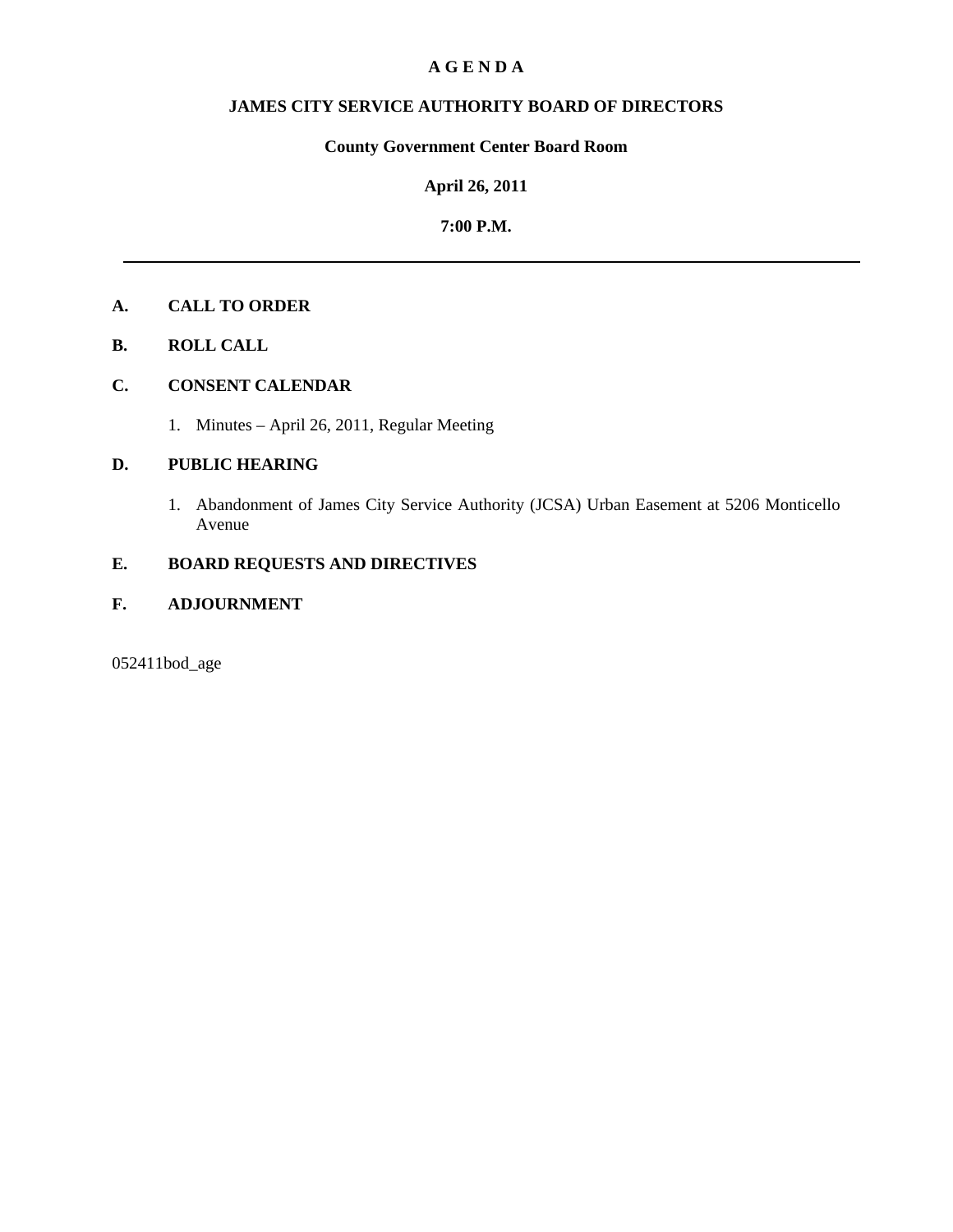# **AGENDA ITEM NO. C-l**

# **AT A REGULAR MEETING OF THE BOARD OF DIRECTORS OF THE JAMES CITY SERVICE AUTHORITY, JAMES CITY COUNTY, VIRGINIA, HELD ON THE 26TH DAY OF APRIL 2011, AT 7:00 P.M. IN THE COUNTY GOVERNMENT CENTER BOARD ROOM, 101 MOUNTS BAY ROAD, JAMES CITY COUNTY, VIRGINIA.**

# **A. CALL TO ORDER**

#### **B. ROLLCALL**

James G. Kennedy, Chairman James O. Icenhour, Jr., Vice Chairman Mary K. Jones Bruce C. Goodson John J. McGlennon

Robert C. Middaugh, Secretary Leo P. Rogers, County Attorney Larry M. Foster, General Manager

# **C. CONSENT CALENDAR**

Mr. McGlennon made a motion to adopt the item on the Consent Calendar.

The motion passed by a unanimous voice vote.

# **D. PUBLIC HEARING**

#### 1. Amend Section 32-D Independent Water Systems Connection Fees to Increase the Fee from \$4,000 to \$8,000

Mr. Foster explained the additional costs of Independent Water Systems and noted that the Board requested that staff evaluate the fee structure associated with Independent Water System Connections. He stated that there were two options based on the increased fee for the Board's adoption which differed based on when the fee would be collected from developers. He stated that there was a grandfathering provision for accepted water systems. He stated that staff was available to answer questions.

Mr. Icenhour commented that the grandfathering would largely impact Liberty Ridge since the well system is complete.

Mr. Foster stated that was correct.

Mr. Icenhour stated that water systems over 100 homes allowed for a break-even point in revenue, but smaller systems resulted in deficits.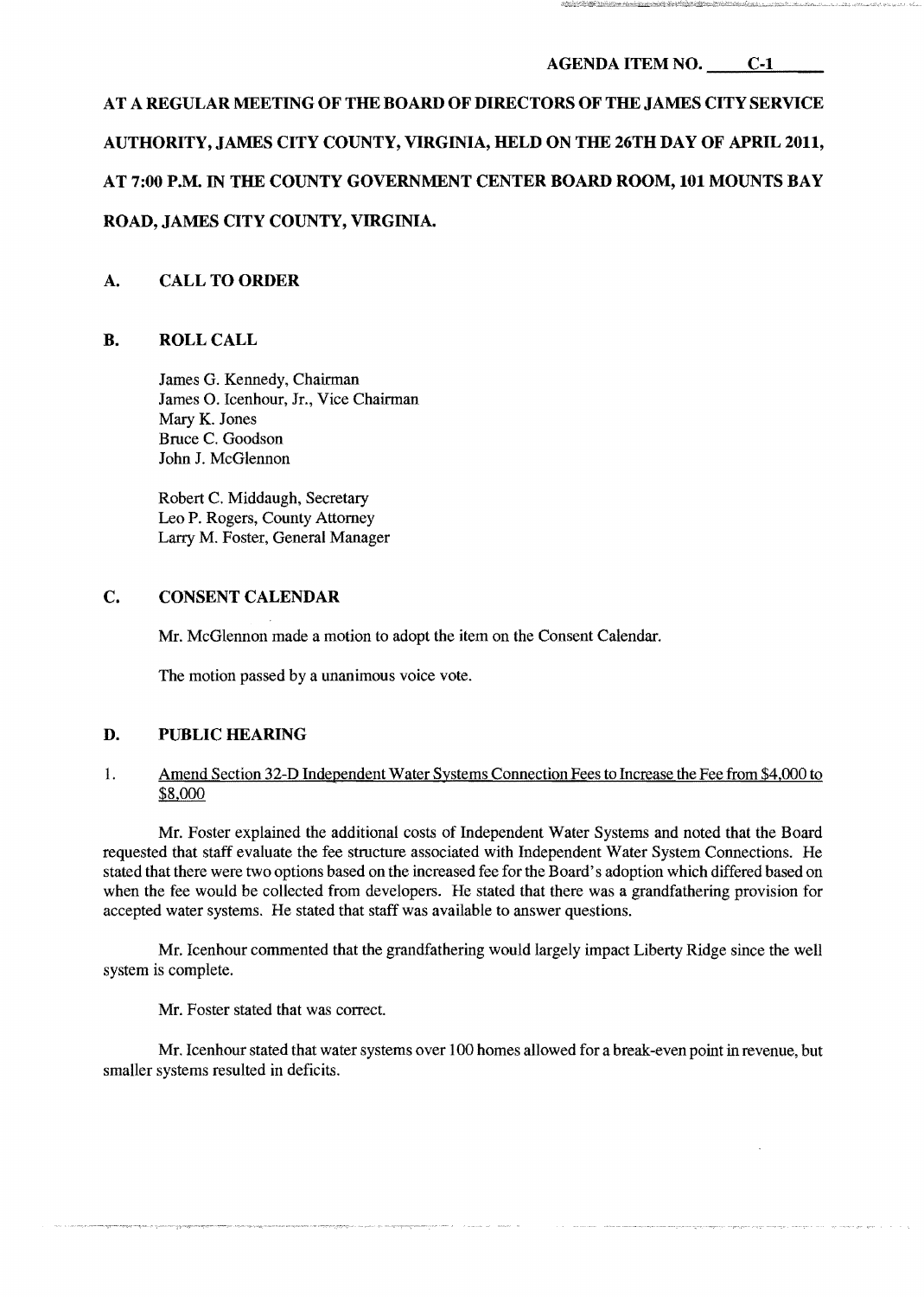Mr. Foster stated that was correct.

Mr. Icenhour stated that the property in question was not expected to be built out for some time, and therefore the James City Service Authority (JCSA) would be supporting it for some time.

Mr. Foster stated that was correct.

Mr. McGlennon asked when the Liberty Ridge system came online.

Mr. Foster stated that it was six weeks ago.

Mr. McGlennon stated that he had brought this issue forward some time ago with the concern that additional systems would come online during the delay. He stated that the entity that was being grandfathered was aware of this process for a year.

Mr. Kennedy asked when the independent water system for Liberty Ridge came before the JCSA.

Mr. Foster stated it has been some time, but roughly five years.

Mr. Kennedy asked if these fees were raised when connection fees were raised.

Mr. Foster stated that occurred three or four years ago.

Mr. Kennedy asked if any developments were grandfathered in this process.

Mr. Foster stated that it was not because connection fees inside the Primary Service Area (PSA) were uniformly applied. He stated that the independent water system was not required to pay a connection fee due to the concept that the developer would be paying for all of the infrastructure.

Mr. Kennedy asked if independent water systems were brought into the main service system.

Mr. Foster stated that was correct.

Mr. Kennedy asked if this was done recently.

Mr. Foster stated that two independent water systems were combined which improved the economics of the system.

Mr. Kennedy asked how close Liberty Ridge was to public water.

Mr. Foster stated it was adjacent to a central waterline at Centerville Road.

Mr. Kennedy stated concern about best management practices concerning the PSA, including increased independent water systems. He stated that he would have hoped to discuss the transfer of PSA rights. He stated that for the investment put into the system, the developer could have purchased PSA rights to connect to the central water system.

Mr. McGlennon asked where to draw the line with this method.

Mr. Kennedy stated that he was unsure, but he thought that it would make sense in certain cases in order to protect property.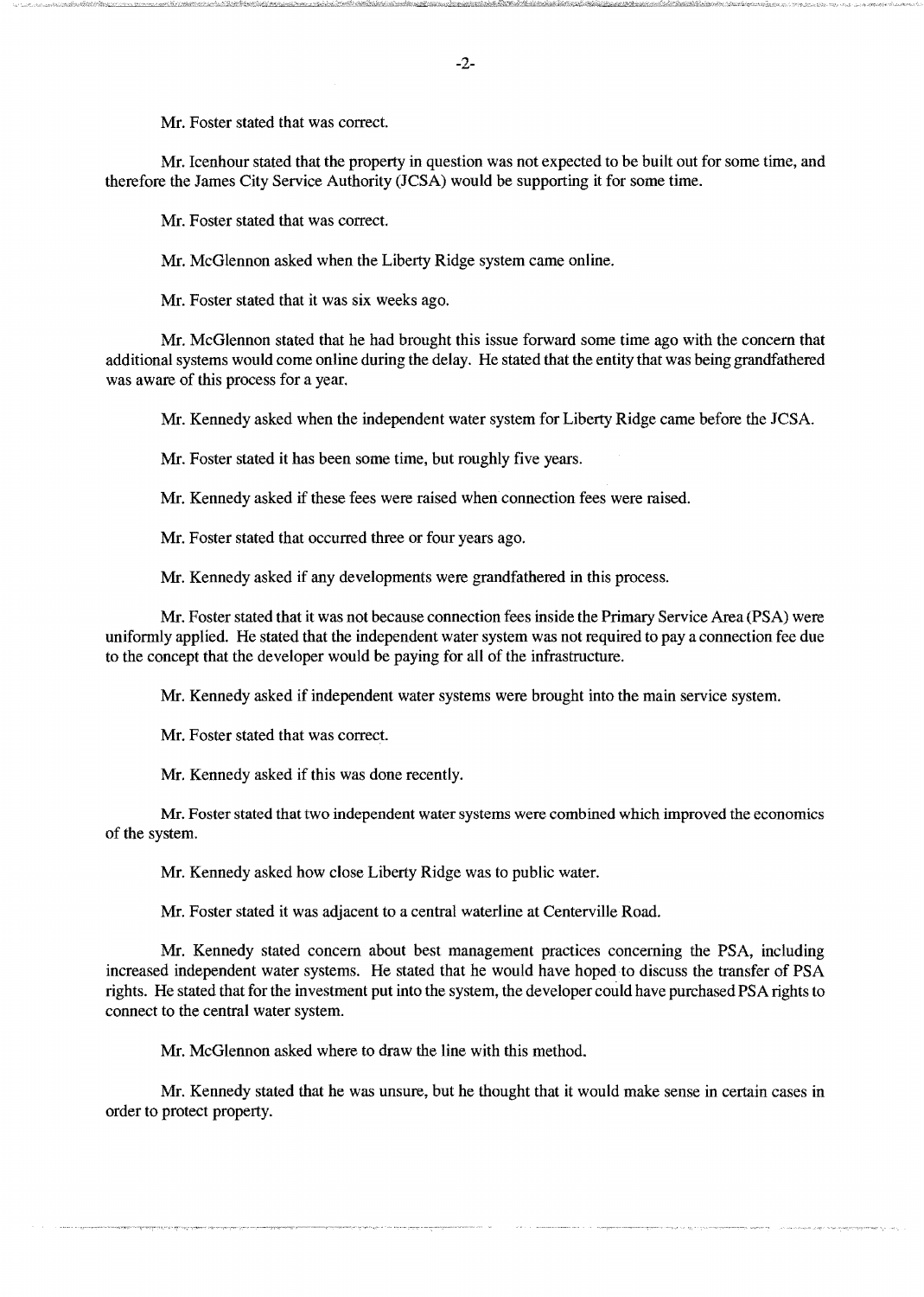Mr. Kennedy opened the Public Hearing.

1. Mr. Robert Duckett, Peninsula Housing and Builders Association (PHBA), conunented that slow recovery was occurring in the housing market, but that it was increasing. He stated that his membership believed this fee increase would impede the modest growth that was occurring. He stated that independent water systems were the wrong tool to preserving the PSA and that land use densities were the better tool to address PSA matters. He stated that PHBA members would support Option 2 if the Board wished to act on this item. He stated membership did not believe it would be fair to increase the fees on water systems already accepted by the JCSA.

2. Mr. Robert Spencer, 9123 Three Bushel Drive, stated that he supported an \$8,000 fee and noted that he did not support citizens inside the PSA subsidizing citizens outside the PSA. He commented that he supported the transfer of PSA rights and cluster development.

As no one else wished to speak to this matter, Mr. Kennedy closed the Public Hearing.

Mr. Icenhour made a motion to adopt the Option 2 resolution which increases the fee to \$8,000 collected at subdivision plat and grandfathers in the Liberty Ridge system. He stated that he was concerned that this matter was deferred until an additional system came online, but he could support it. He stated that collecting the fees at subdivision plat allowed for most of the fees to subsidize the cost.

Mr. Goodson stated that he does not support the current policy which controls land use, not which makes practical sense. He stated that the independent systems cost more to maintain, but developers are forced to install them outside the PSA. He stated concern for the environmental impact as a result of installing septic systems in the Chesapeake Bay Watershed. He stated that developers wanted to be under the central water system and there was a possibility that the County would be required to connect to these systems in the future. He stated that he made a motion to substitute Mr. Icenhour's motion with approval of Option 2.

Mr. Rogers stated that the resolution on the floor needed to be considered first.

Mr. Kennedy asked the current structure for connection fees.

Mr. Foster stated that it was \$500 per tap.

Mr. Kennedy asked when the fee was collected.

Mr. Foster stated it was collected at the building permit stage.

Mr. Kennedy asked where the portion of 25 percent was established.

Mr. Foster stated that he offered it as an option.

Mr. McGlennon stated that when there were fewer homes developed, the per-unit cost is higher.

Mr. Foster stated'that was correct.

Mr. Goodson stated that when the system was new, the maintenance costs would not be needed until later.

Mr. Foster stated that was partially true.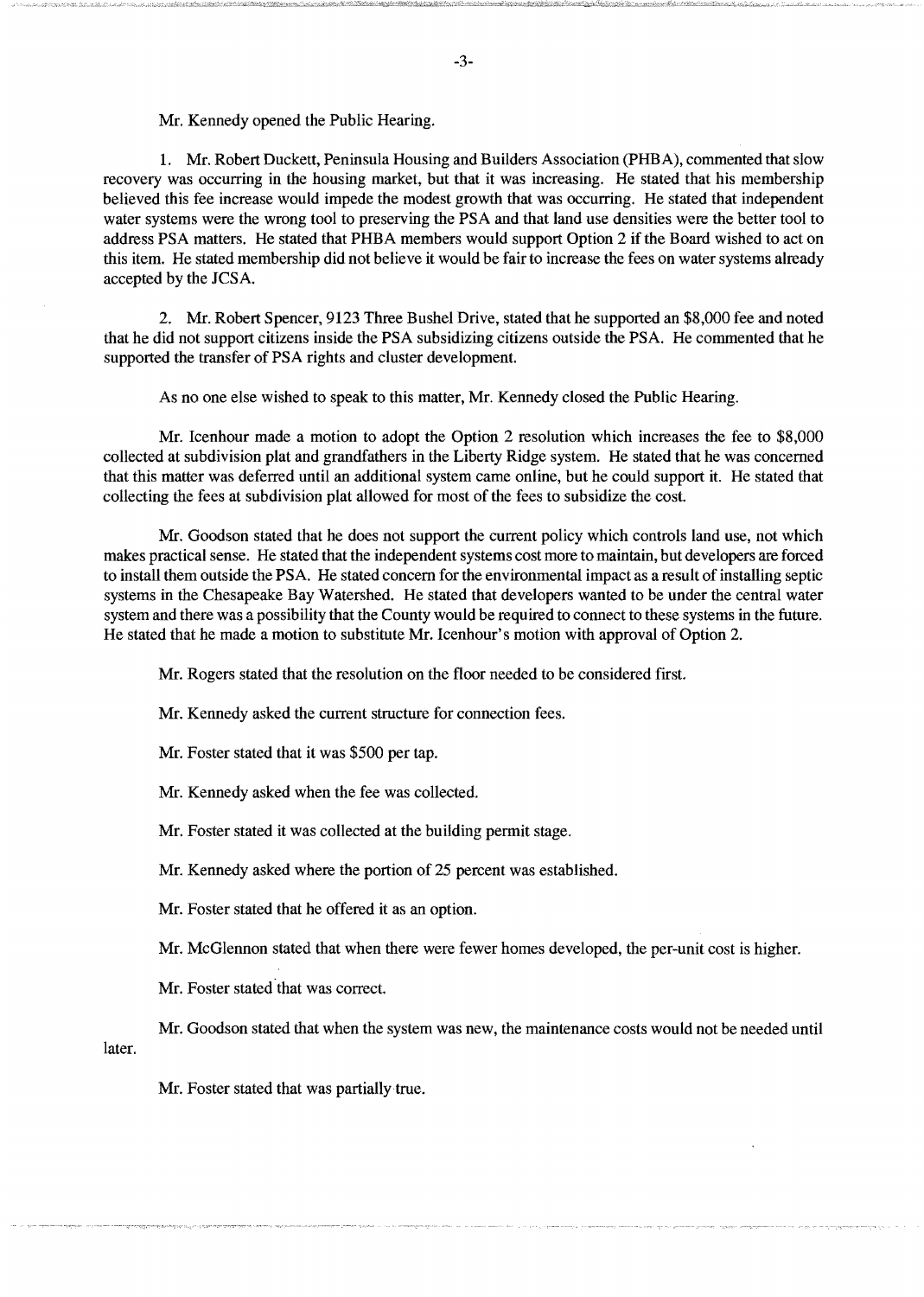Mr. Kennedy stated that the highest demand on the central water system was for lawn irrigation.

Mr. Foster stated that it was a major contributor in the summer months. He stated that he was subsidizing green grass for other JCSA customers.

Mr. McGlennon commented that due to the rate structure, the homeowner was paying a large portion of the cost.

i Mr. Kennedy stated that rates may need to be raised in order to pay for Newport News Water Works  $\int \int \omega \, d^4$ 

Mr. Foster stated that if the next payment was not made, half the allocation would not be available.

•

Mr. Kennedy stated the projects that were being delayed were significant.

Mr. Foster stated that was correct.

Mr. Kennedy stated that he was frustrated with increased demands as a result of irrigation.

Mr. Foster stated that since the groundwater was bought, JCSA is not currently utilizing the Newport News water and there were no customers for it.

Mr. Kennedy stated that he supported the fee and recovering the cost, but he was uncertain about the split of the costs.

Mr. McGlennon stated that he believed the current policy should be maintained.

Mr. Kennedy stated that the full \$4,000 cost was currently collected.

Mr. Foster stated that was correct.

Ms. Jones stated that she was supportive of Mr. Goodson's motion.

Mr. Kennedy stated that he would support the original motion.

On a roll call vote, the vote was: AYE: McGlennon, Icenhour, Kennedy (3). NAY: Goodson, Jones (2).

#### **RESOLUTION**

#### AMEND SECTION 32-D INDEPENDENT WATER SYSTEMS CONNECTION FEES

#### TO INCREASE THE FEE FROM \$4,000 TO \$8,000

WHEREAS, at its June 22, 2010, meeting, the Board conducted a public hearing on the Amendment of Section 32-D of the James City Service Authority's Regulations Governing Utility Service to increase the per lot fee for developers of independent water systems from \$4,000 to \$8,000 but ultimately deferred action on the proposed fee increase; and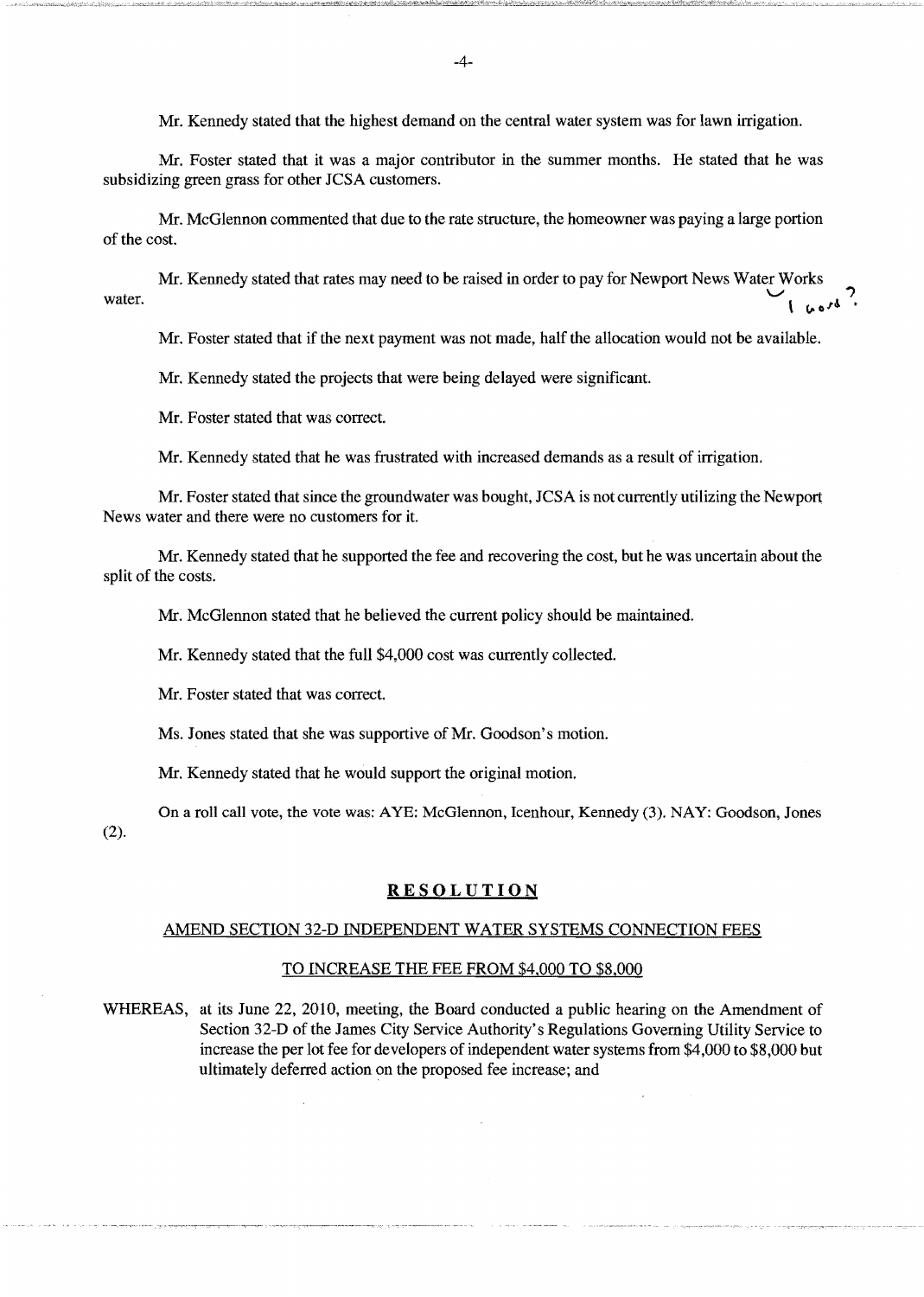- WHEREAS, it has been determined that the returns from the investment of the proceeds from the fee is not adequate to offset the costs of operation of the independent water system as intended; and
- WHEREAS, an updated financial assessment indicates that an \$8,000 per lot fee is required to generate adequate funds to offset the costs of operating independent water systems.
- NOW, THEREFORE, BE IT RESOLVED that the Board of Directors of the James City Service Authority, James City County, Virginia, effective May 1, 2011, hereby amends Section 32-D of the Regulations Governing Utility Service by increasing the per lot fee for Independent Water Systems to \$8,000 and providing that the fee will be collected for each lot proposed to be created prior to the final approval of any subdivision plat.
- BE IT FURTHER RESOLVED that notwithstanding the foregoing, the fee for Independent Water Systems shall remain \$4,000 per lot for those Independent Water Systems, which, as of the date of this resolution, have been installed in conjunction with an approved subdivision and have been dedicated to and accepted by the James City Service Authority.

#### **E. BOARD CONSIDERATION**

1. FY 2012 James City Service Authority Budget

Mr. Foster stated that there was a public hearing on the JCSA budget on April 12, 2011, and a budget work session on April 18, 2011. He stated there were no rate increases and recommended approval of the budget

Mr. McGlennon made a motion to adopt the resolution.

On a roll call vote, the vote was: AYE: Goodson, McGlennon, Icenhour, Jones, Kennedy (5). NAY: (0).

#### RESOLUTION OF APPROPRIATION

#### JAMES CITY SERVICE AUTHORITY (JCSA) - FISCAL YEAR 2012 BUDGET

- WHEREAS, the Assistant General Manager has prepared a proposed budget for the fiscal year beginning July 1, 2011, and ending June 30, 2012; and
- WHEREAS, the Board of Directors has considered said budget and now proposes to adopt the budget.
- NOW, THEREFORE, BE IT RESOLVED by the Board of Directors of the James City Service Authority, James City County, Virginia, that the following amounts are hereby adopted and appropriated for operations and activities in the amounts as shown below:
	- 1. The following amounts are hereby appropriated in the **Water Fund:**

Water Fund - Revenue: Service Charges  $\frac{$6,723,356}{1000}$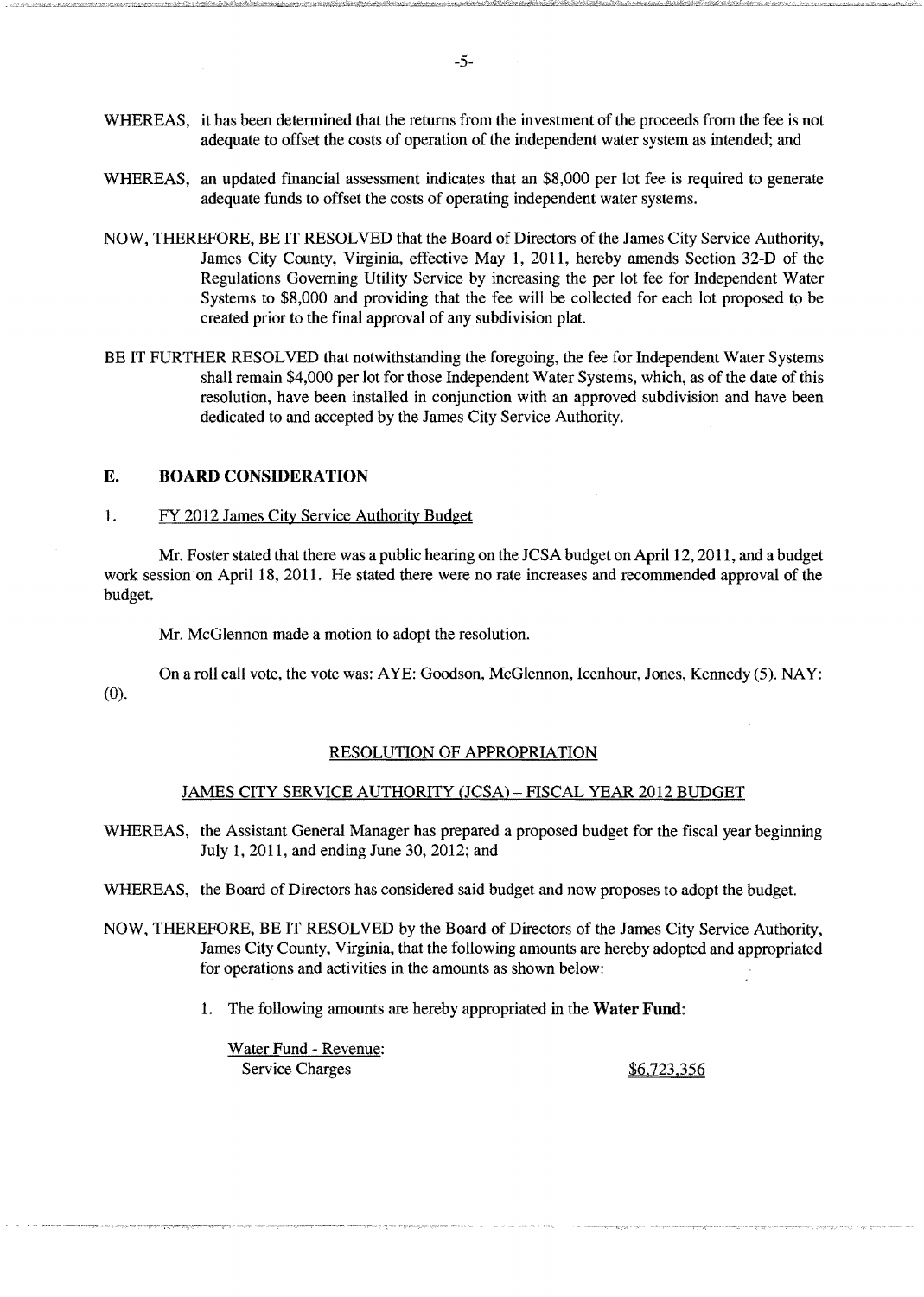| Water Fund - Expenditures:                           |             |
|------------------------------------------------------|-------------|
| <b>Administration Fund Allocation</b>                | \$2,475,829 |
| Operations and Maintenance                           | 2,835,083   |
| Capital Equipment Outlay                             | 23,000      |
| Debt Services Fund                                   | 1,383,444   |
| <b>Project Development Agreement Operating Costs</b> | 6,000       |
|                                                      | \$6,723,356 |

2. The following amounts are hereby appropriated in the **Sewer Fund:** 

| Sewer Fund - Revenue:                 |             |
|---------------------------------------|-------------|
| <b>Service Charges</b>                | \$5,890.038 |
| Sewer Fund - Expenditures:            |             |
| <b>Administration Fund Allocation</b> | \$3,419,003 |
| <b>Operations and Maintenance</b>     | 2,087,535   |
| <b>Grinder Pump Expenses</b>          | 309,000     |
| Capital Equipment Outlay              | 74,500      |
|                                       |             |

3. The following amounts are hereby appropriated for the funds as indicated:

# **ADMINISTRATIVE FUND**

| Revenues:                 |             |
|---------------------------|-------------|
| Allocated to Water Fund   | \$2,475,829 |
| Allocated to Sewer Fund   | 3,419,003   |
|                           | \$5,894,832 |
| <b>Expenditures:</b>      |             |
| <b>Personnel Expenses</b> | \$4,212,590 |
| <b>Operating Expenses</b> | 1,552,742   |
| Capital Outlay            | 129,500     |
|                           | \$5,894,832 |

# **CAPITAL IMPROVEMENTS PROGRAM**

| Revenues:                     |             |
|-------------------------------|-------------|
| <b>Water Facility Charges</b> | \$1,927,000 |
| <b>Sewer Facility Charges</b> | 1,344,000   |
|                               | \$3,271,000 |
| Expenditures:                 |             |
| <b>Water Supply</b>           | \$1,645,000 |
| Sewer System Improvements     | 1,466,000   |
| <b>Other Projects</b>         | 160,000     |
|                               |             |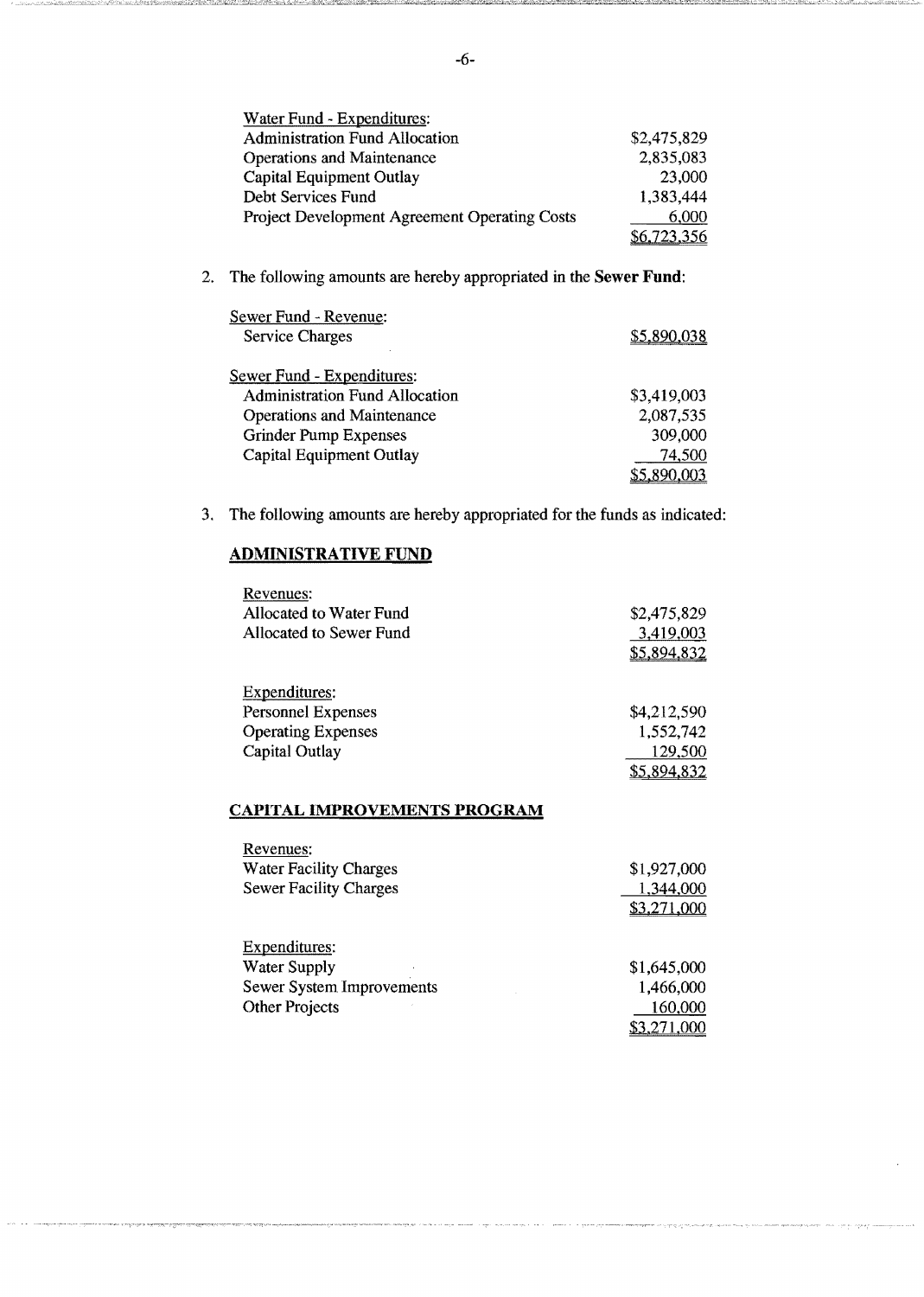#### DEBT SERVICE FUND

| Revenues:                                 |             |
|-------------------------------------------|-------------|
| Water Fund Contribution                   | \$1,383,444 |
| Capital Improvements Program Contribution | 1,645,000   |
|                                           | \$3,028,444 |
| <b>Expenditures:</b>                      |             |
| Revenue Bonds, Series 2003                | \$1,383,444 |
| Revenue Bonds, Series 2008                | 1,645,000   |
|                                           | 3.028.444   |

# F. BOARD REQUESTS AND DIRECTIVES - None

# G. ADJOURNMENT

Mr. McGlennon made a motion to adjourn.

On a roll call vote, the vote was: AYE: Goodson, McGlennon, Icenhour, Jones, Kennedy (5). NAY:

(0).

At 10:34 p.m. Mr. Kennedy adjourned the Board of Directors.

 $\overline{\text{Robert C}}$ . Middaugh

Secretary to the Board

042611bod\_min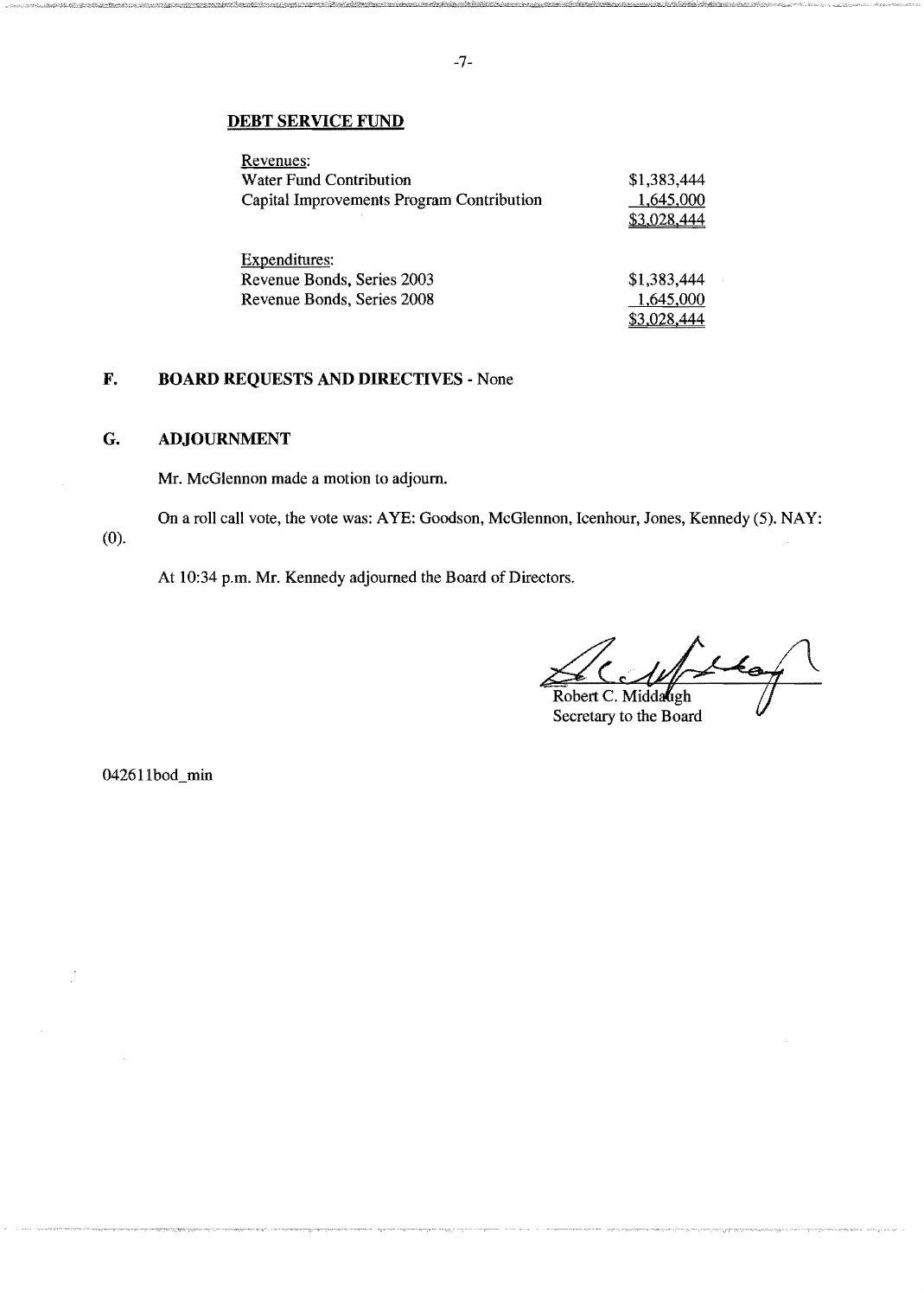# **AT A REGULAR MEETING OF THE BOARD OF DIRECTORS OF THE JAMES CITY SERVICE AUTHORITY, JAMES CITY COUNTY, VIRGINIA, HELD ON THE 26TH DAY OF APRIL 2011, AT 7:00 P.M. IN THE COUNTY GOVERNMENT CENTER BOARD ROOM, 101 MOUNTS BAY ROAD, JAMES CITY COUNTY, VIRGINIA.**

# **A. CALL TO ORDER**

#### **B. ROLL CALL**

James G. Kennedy, Chairman James O. Icenhour, Jr., Vice Chairman Mary K. Jones Bruce C. Goodson John J. McGlennon

Robert C. Middaugh, Secretary Leo P. Rogers, County Attorney Larry M. Foster, General Manager

#### **C. CONSENT CALENDAR**

Mr. McGlennon made a motion to adopt the item on the Consent Calendar.

The motion passed by a unanimous voice vote.

#### **D. PUBLIC HEARING**

#### 1. Amend Section 32-D Independent Water Systems Connection Fees to Increase the Fee from \$4,000 to \$8,000

Mr. Foster explained the additional costs of Independent Water Systems and noted that the Board requested that staff evaluate the fee structure associated with Independent Water System Connections. He stated that there were two options based on the increased fee for the Board's adoption which differed based on when the fee would be collected from developers. He stated that there was a grandfathering provision for accepted water systems. He stated that staff was available to answer questions.

Mr. Icenhour commented that the grandfathering would largely impact Liberty Ridge since the well system is complete.

Mr. Foster stated that was correct.

Mr. Icenhour stated that water systems over 100 homes allowed for a break-even point in revenue, but smaller systems resulted in deficits.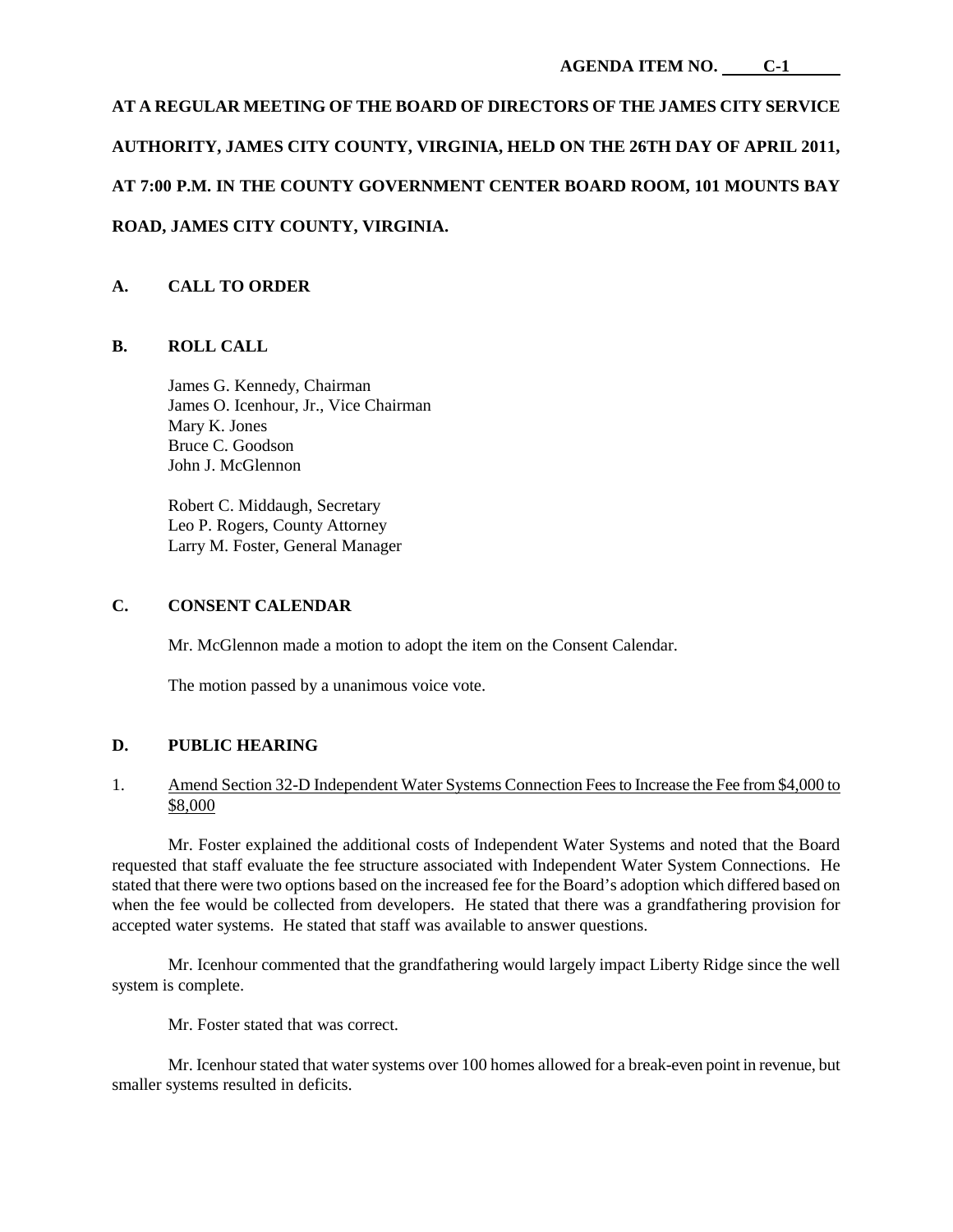Mr. Foster stated that was correct.

Mr. Icenhour stated that the property in question was not expected to be built out for some time, and therefore the James City Service Authority (JCSA) would be supporting it for some time.

Mr. Foster stated that was correct.

Mr. McGlennon asked when the Liberty Ridge system came online.

Mr. Foster stated that it was six weeks ago.

Mr. McGlennon stated that he had brought this issue forward some time ago with the concern that additional systems would come online during the delay. He stated that the entity that was being grandfathered was aware of this process for a year.

Mr. Kennedy asked when the independent water system for Liberty Ridge came before the JCSA.

Mr. Foster stated it has been some time, but roughly five years.

Mr. Kennedy asked if these fees were raised when connection fees were raised.

Mr. Foster stated that occurred three or four years ago.

Mr. Kennedy asked if any developments were grandfathered in this process.

Mr. Foster stated that it was not because connection fees inside the Primary Service Area (PSA) were uniformly applied. He stated that the independent water system was not required to pay a connection fee due to the concept that the developer would be paying for all of the infrastructure.

Mr. Kennedy asked if independent water systems were brought into the main service system.

Mr. Foster stated that was correct.

Mr. Kennedy asked if this was done recently.

Mr. Foster stated that two independent water systems were combined which improved the economics of the system.

Mr. Kennedy asked how close Liberty Ridge was to public water.

Mr. Foster stated it was adjacent to a central waterline at Centerville Road.

Mr. Kennedy stated concern about best management practices concerning the PSA, including increased independent water systems. He stated that he would have hoped to discuss the transfer of PSA rights. He stated that for the investment put into the system, the developer could have purchased PSA rights to connect to the central water system.

Mr. McGlennon asked where to draw the line with this method.

Mr. Kennedy stated that he was unsure, but he thought that it would make sense in certain cases in order to protect property.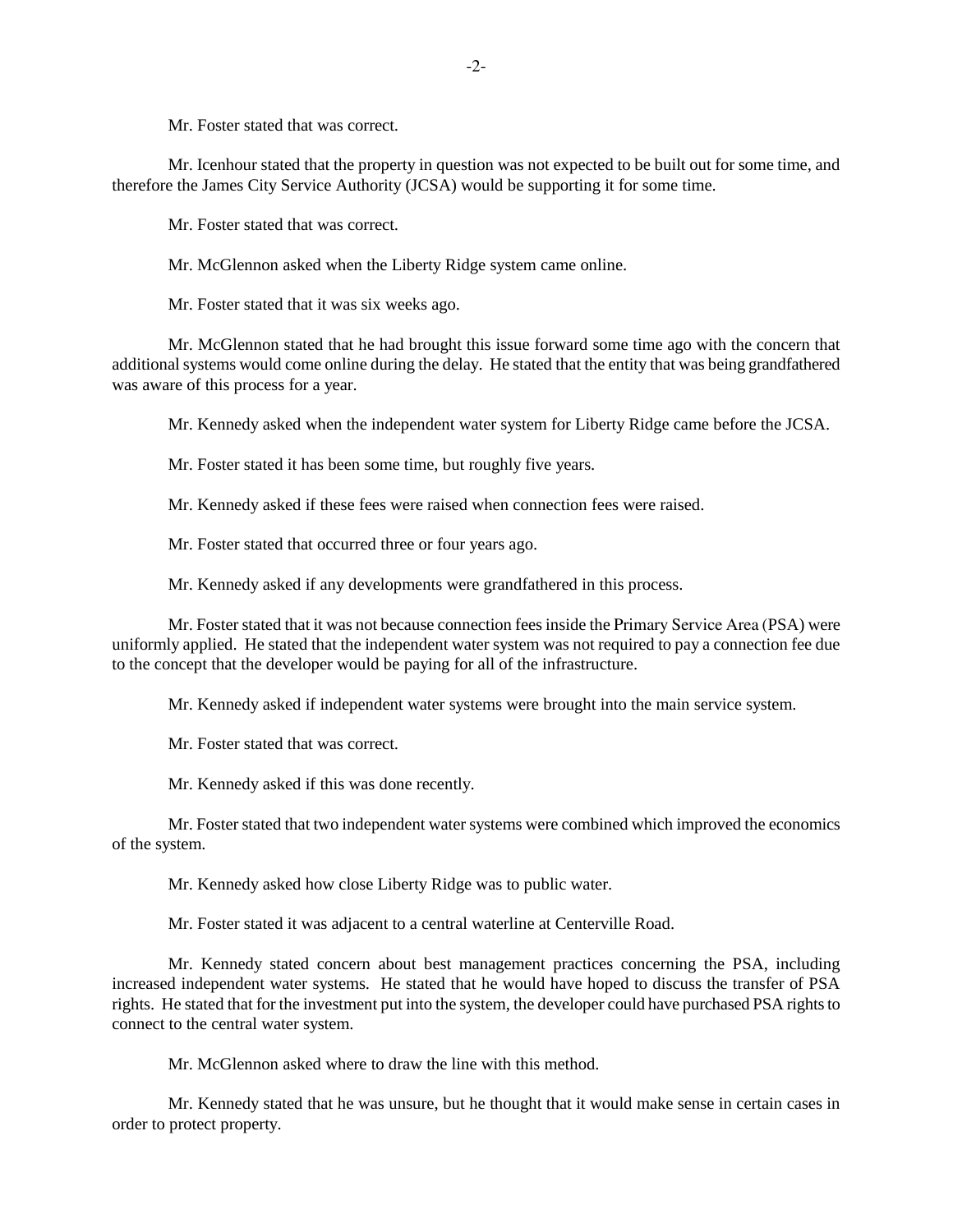Mr. Kennedy opened the Public Hearing.

1. Mr. Robert Duckett, Peninsula Housing and Builders Association (PHBA), commented that slow recovery was occurring in the housing market, but that it was increasing. He stated that his membership believed this fee increase would impede the modest growth that was occurring. He stated that independent water systems were the wrong tool to preserving the PSA and that land use densities were the better tool to address PSA matters. He stated that PHBA members would support Option 2 if the Board wished to act on this item. He stated membership did not believe it would be fair to increase the fees on water systems already accepted by the JCSA.

2. Mr. Robert Spencer, 9123 Three Bushel Drive, stated that he supported an \$8,000 fee and noted that he did not support citizens inside the PSA subsidizing citizens outside the PSA. He commented that he supported the transfer of PSA rights and cluster development.

As no one else wished to speak to this matter, Mr. Kennedy closed the Public Hearing.

Mr. Icenhour made a motion to adopt the Option 2 resolution which increases the fee to \$8,000 collected at subdivision plat and grandfathers in the Liberty Ridge system. He stated that he was concerned that this matter was deferred until an additional system came online, but he could support it. He stated that collecting the fees at subdivision plat allowed for most of the fees to subsidize the cost.

Mr. Goodson stated that he does not support the current policy which controls land use, not which makes practical sense. He stated that the independent systems cost more to maintain, but developers are forced to install them outside the PSA. He stated concern for the environmental impact as a result of installing septic systems in the Chesapeake Bay Watershed. He stated that developers wanted to be under the central water system and there was a possibility that the County would be required to connect to these systems in the future. He stated that he made a motion to substitute Mr. Icenhour's motion with approval of Option 2.

Mr. Rogers stated that the resolution on the floor needed to be considered first.

Mr. Kennedy asked the current structure for connection fees.

Mr. Foster stated that it was \$500 per tap.

Mr. Kennedy asked when the fee was collected.

Mr. Foster stated it was collected at the building permit stage.

Mr. Kennedy asked where the portion of 25 percent was established.

Mr. Foster stated that he offered it as an option.

Mr. McGlennon stated that when there were fewer homes developed, the per-unit cost is higher.

Mr. Foster stated that was correct.

Mr. Goodson stated that when the system was new, the maintenance costs would not be needed until later.

Mr. Foster stated that was partially true.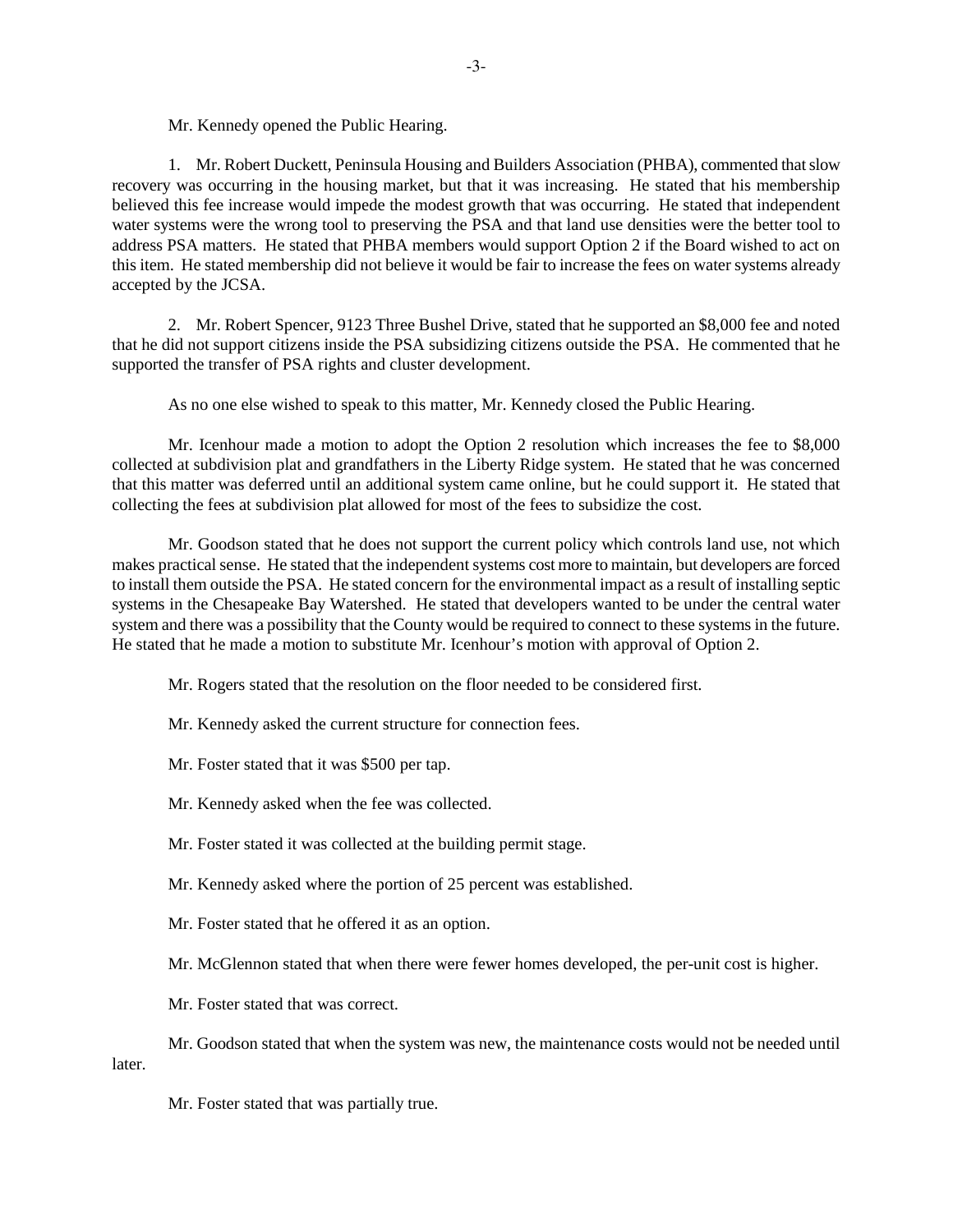Mr. Kennedy stated that the highest demand on the central water system was for lawn irrigation.

Mr. Foster stated that it was a major contributor in the summer months. He stated that he was subsidizing green grass for other JCSA customers.

Mr. McGlennon commented that due to the rate structure, the homeowner was paying a large portion of the cost.

Mr. Kennedy stated that rates may need to be raised in order to pay for Newport News Water Works water.

Mr. Foster stated that if the next payment was not made, half the allocation would not be available.

Mr. Kennedy stated the projects that were being delayed were significant.

Mr. Foster stated that was correct.

Mr. Kennedy stated that he was frustrated with increased demands as a result of irrigation.

Mr. Foster stated that since the groundwater was bought, JCSA is not currently utilizing the Newport News water and there were no customers for it.

Mr. Kennedy stated that he supported the fee and recovering the cost, but he was uncertain about the split of the costs.

Mr. McGlennon stated that he believed the current policy should be maintained.

Mr. Kennedy stated that the full \$4,000 cost was currently collected.

Mr. Foster stated that was correct.

Ms. Jones stated that she was supportive of Mr. Goodson's motion.

Mr. Kennedy stated that he would support the original motion.

On a roll call vote, the vote was: AYE: McGlennon, Icenhour, Kennedy (3). NAY: Goodson, Jones (2).

#### **R E S O L U T I O N**

#### AMEND SECTION 32-D INDEPENDENT WATER SYSTEMS CONNECTION FEES

#### TO INCREASE THE FEE FROM \$4,000 TO \$8,000

WHEREAS, at its June 22, 2010, meeting, the Board conducted a public hearing on the Amendment of Section 32-D of the James City Service Authority's Regulations Governing Utility Service to increase the per lot fee for developers of independent water systems from \$4,000 to \$8,000 but ultimately deferred action on the proposed fee increase; and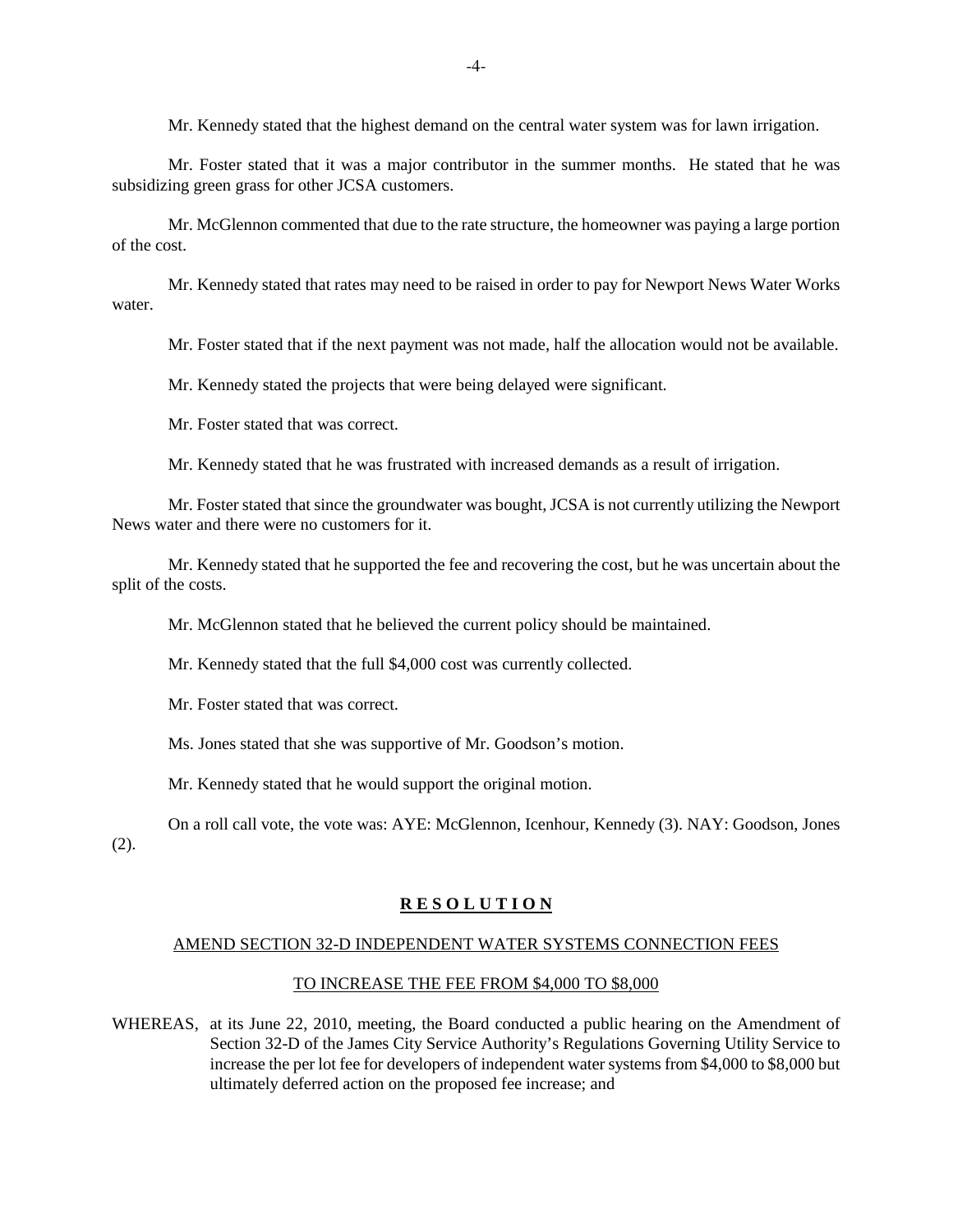- WHEREAS, it has been determined that the returns from the investment of the proceeds from the fee is not adequate to offset the costs of operation of the independent water system as intended; and
- WHEREAS, an updated financial assessment indicates that an \$8,000 per lot fee is required to generate adequate funds to offset the costs of operating independent water systems.
- NOW, THEREFORE, BE IT RESOLVED that the Board of Directors of the James City Service Authority, James City County, Virginia, effective May 1, 2011, hereby amends Section 32-D of the Regulations Governing Utility Service by increasing the per lot fee for Independent Water Systems to \$8,000 and providing that the fee will be collected for each lot proposed to be created prior to the final approval of any subdivision plat.
- BE IT FURTHER RESOLVED that notwithstanding the foregoing, the fee for Independent Water Systems shall remain \$4,000 per lot for those Independent Water Systems, which, as of the date of this resolution, have been installed in conjunction with an approved subdivision and have been dedicated to and accepted by the James City Service Authority.

#### **E. BOARD CONSIDERATION**

#### 1. FY 2012 James City Service Authority Budget

Mr. Foster stated that there was a public hearing on the JCSA budget on April 12, 2011, and a budget work session on April 18, 2011. He stated there were no rate increases and recommended approval of the budget.

Mr. McGlennon made a motion to adopt the resolution.

On a roll call vote, the vote was: AYE: Goodson, McGlennon, Icenhour, Jones, Kennedy (5). NAY: (0).

#### RESOLUTION OF APPROPRIATION

#### JAMES CITY SERVICE AUTHORITY (JCSA) – FISCAL YEAR 2012 BUDGET

- WHEREAS, the Assistant General Manager has prepared a proposed budget for the fiscal year beginning July 1, 2011, and ending June 30, 2012; and
- WHEREAS, the Board of Directors has considered said budget and now proposes to adopt the budget.
- NOW, THEREFORE, BE IT RESOLVED by the Board of Directors of the James City Service Authority, James City County, Virginia, that the following amounts are hereby adopted and appropriated for operations and activities in the amounts as shown below:
	- 1. The following amounts are hereby appropriated in the **Water Fund**:

Water Fund - Revenue: Service Charges  $\frac{$6,723,356}{6}$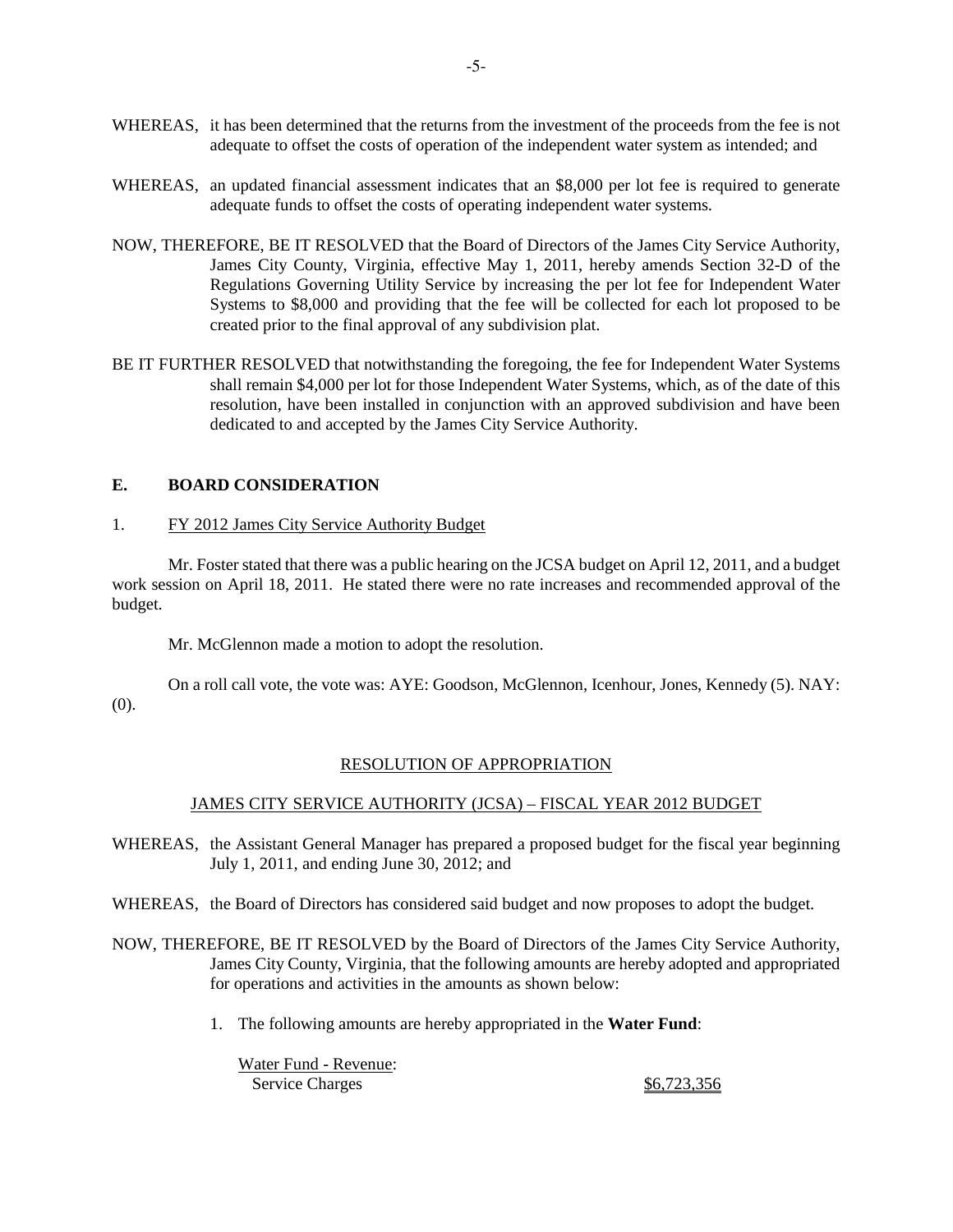| Water Fund - Expenditures:                           |             |
|------------------------------------------------------|-------------|
| <b>Administration Fund Allocation</b>                | \$2,475,829 |
| <b>Operations and Maintenance</b>                    | 2,835,083   |
| <b>Capital Equipment Outlay</b>                      | 23,000      |
| Debt Services Fund                                   | 1,383,444   |
| <b>Project Development Agreement Operating Costs</b> | 6,000       |
|                                                      | \$6,723,356 |

2. The following amounts are hereby appropriated in the **Sewer Fund**:

| Sewer Fund - Revenue:                 |             |
|---------------------------------------|-------------|
| <b>Service Charges</b>                | \$5,890,038 |
| Sewer Fund - Expenditures:            |             |
| <b>Administration Fund Allocation</b> | \$3,419,003 |
| <b>Operations and Maintenance</b>     | 2,087,535   |
| <b>Grinder Pump Expenses</b>          | 309,000     |
| Capital Equipment Outlay              | 74,500      |
|                                       |             |

3. The following amounts are hereby appropriated for the funds as indicated:

# **ADMINISTRATIVE FUND**

| \$2,475,829 |
|-------------|
| 3,419,003   |
| \$5,894,832 |
|             |
|             |
| \$4,212,590 |
| 1,552,742   |
| 129,500     |
|             |
|             |

# **CAPITAL IMPROVEMENTS PROGRAM**

| Revenues:                        |             |
|----------------------------------|-------------|
| <b>Water Facility Charges</b>    | \$1,927,000 |
| <b>Sewer Facility Charges</b>    | 1,344,000   |
|                                  | \$3,271,000 |
|                                  |             |
| Expenditures:                    |             |
| <b>Water Supply</b>              | \$1,645,000 |
| <b>Sewer System Improvements</b> | 1,466,000   |
| <b>Other Projects</b>            | 160,000     |
|                                  |             |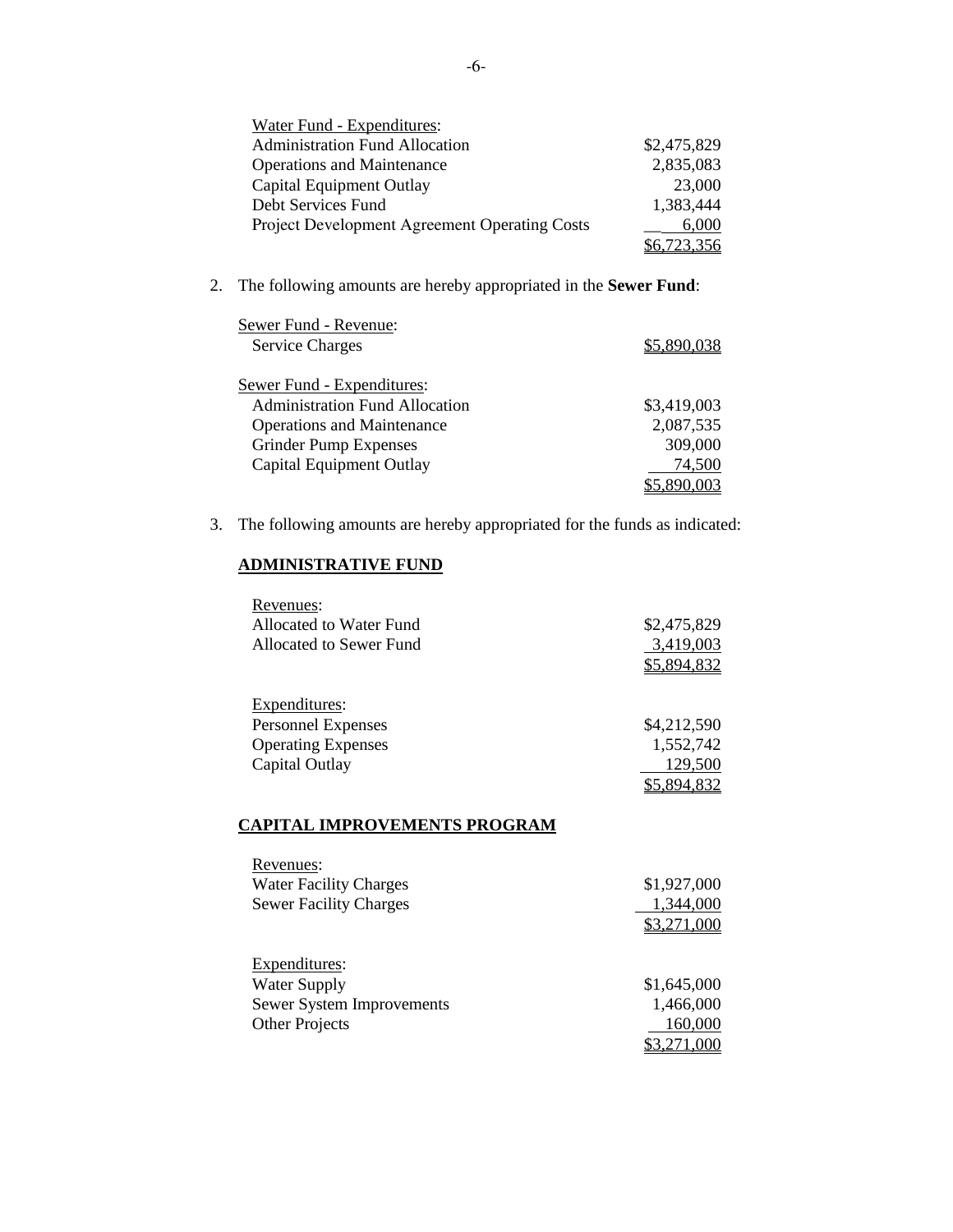#### **DEBT SERVICE FUND**

| Revenues:                                 |             |
|-------------------------------------------|-------------|
| Water Fund Contribution                   | \$1,383,444 |
| Capital Improvements Program Contribution | 1,645,000   |
|                                           | \$3,028,444 |
| Expenditures:                             |             |
| Revenue Bonds, Series 2003                | \$1,383,444 |
| Revenue Bonds, Series 2008                | 1,645,000   |
|                                           | \$3.028.444 |

# **F. BOARD REQUESTS AND DIRECTIVES -** None

#### **G. ADJOURNMENT**

Mr. McGlennon made a motion to adjourn.

On a roll call vote, the vote was: AYE: Goodson, McGlennon, Icenhour, Jones, Kennedy (5). NAY:

(0).

At 10:34 p.m. Mr. Kennedy adjourned the Board of Directors.

Robert C. Middaugh Secretary to the Board

\_\_\_\_\_\_\_\_\_\_\_\_\_\_\_\_\_\_\_\_\_\_\_\_\_\_\_\_\_\_\_\_

042611bod\_min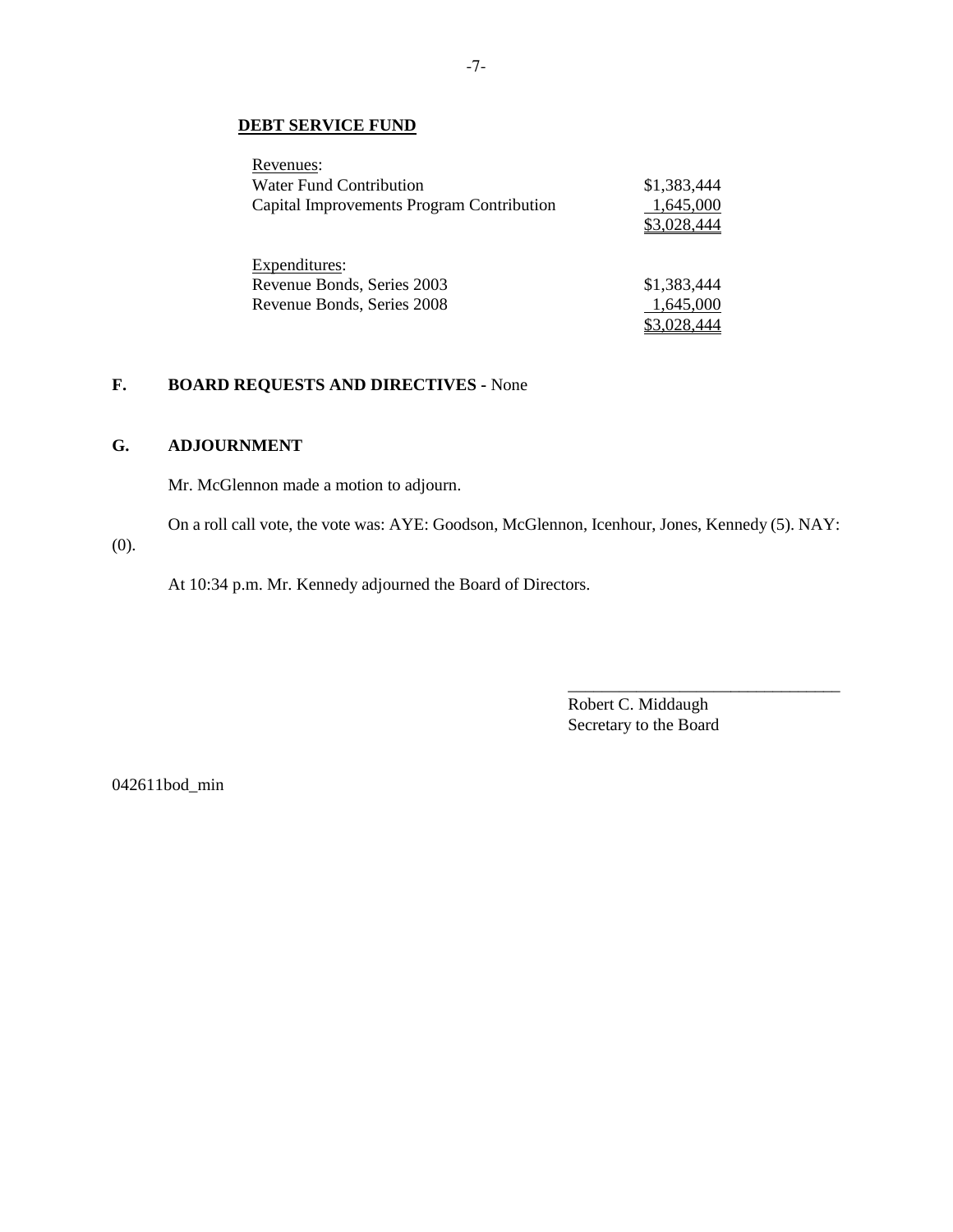#### **MEMORANDUM COVER**



**Subject:** Abandonment of James City Service Authority (JCSA) Urban Easement at 5206 Monticello Avenue

#### **Strategic Management Plan Pathway:** NA

**Action Requested:** Should the Board approve the resolution authorizing the abandonment of a portion of the waterline easement at 5206 Monticello Avenue?

**Summary:** The owners of the property at 5206 Monticello Avenue are expanding a building that will encroach on an existing waterline and associated easement. They have agreed to pay for the relocation of the waterline and dedicate the associated easement. The JCSA has determined that the waterline can be relocated without interfering with water service to other customers.

Staff recommends that, after conducting a public hearing, the Board approve the attached resolution authorizing that the easement be abandoned.

**Fiscal Impact:** Please state fiscal impact, if applicable.

**FMS Approval, if Applicable:** Yes  $\Box$  No  $\Box$ 

| <b>Assistant County Administrator</b> | <b>County Administrator</b> |
|---------------------------------------|-----------------------------|
| Doug Powell                           | Robert C. Middaugh          |
| <b>Attachments:</b><br>1. Memorandum  | <b>Agenda Item No.: D-1</b> |
| 2. Resolution                         | <b>Date:</b> May 24, 2011   |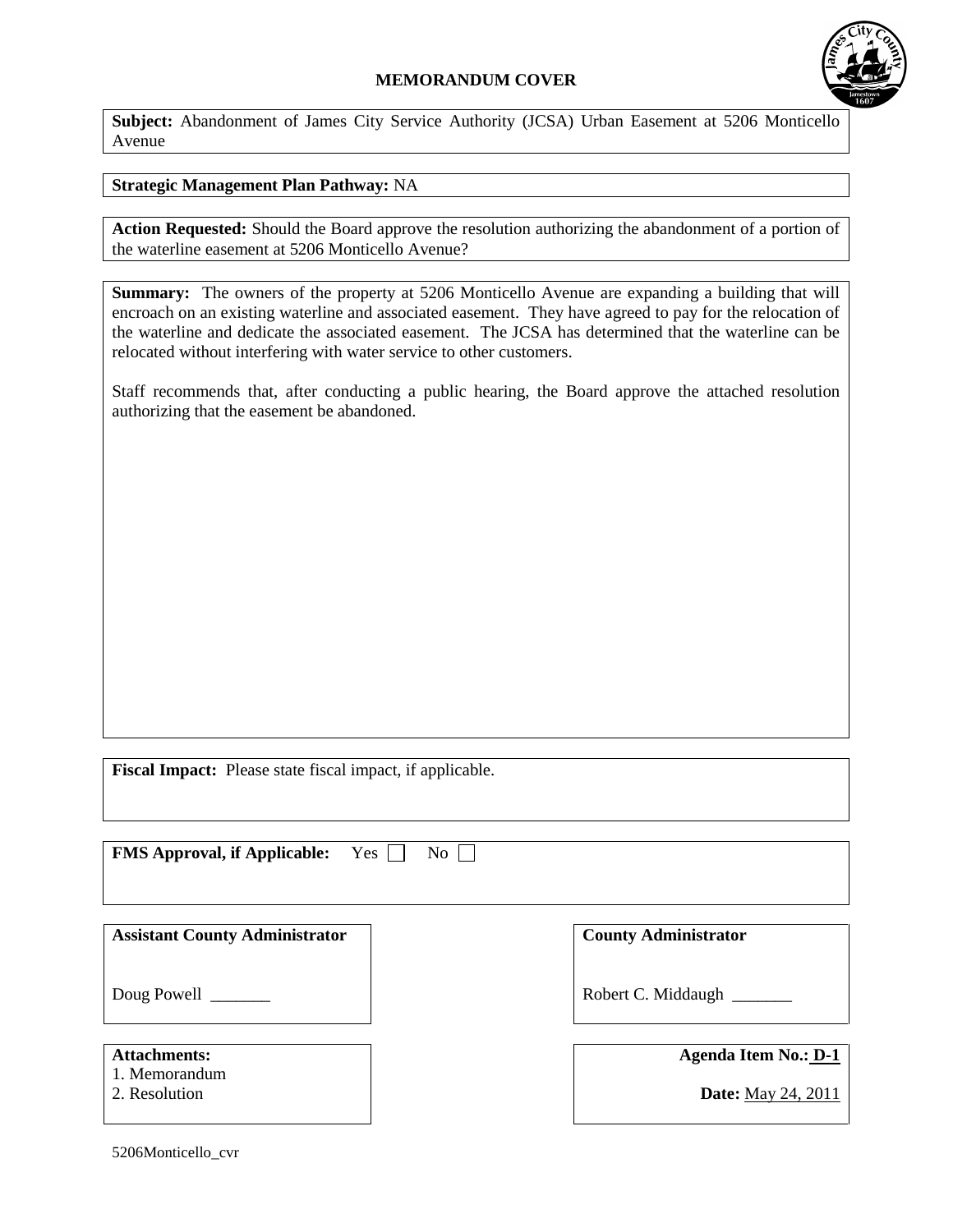#### **M E M O R A N D U M**

| DATE:           | May 24, 2011                                                                                   |
|-----------------|------------------------------------------------------------------------------------------------|
| TO:             | The Board of Directors                                                                         |
| FROM:           | Larry M. Foster, General Manager, James City Service Authority                                 |
| <b>SUBJECT:</b> | Abandonment of James City Service Authority (JCSA) Urban Easement at 5206 Monticello<br>Avenue |

Williamsburg Developers, LLC, owner of Building 900, 5206 Monticello Avenue in conjunction with New Town Commercial Associates, is increasing the footprint of its building. The expansion will encroach on a James City Service Authority (JCSA) waterline easement located on James City County Real Estate Tax Map Parcel No. 393040005. Williamsburg Developers has agreed to pay the entire costs of relocating the waterline and provide another easement area. The waterline relocation is acceptable to the JCSA.

This meeting has been advertised as a public hearing on extinguishing a portion of the JCSA Urban Easement on the property.

After conducting a public hearing on the extinguishment it is recommended that the Board approve the attached resolution authorizing the General Manager to sign the documents necessary to extinguish a portion of the easement located on Parcel No. 393040005 as identified on a plat prepared by Balzer and Associates dated December 13, 2010.

James In Foster

LMF/nb 5206Monticello\_mem

**Attachments**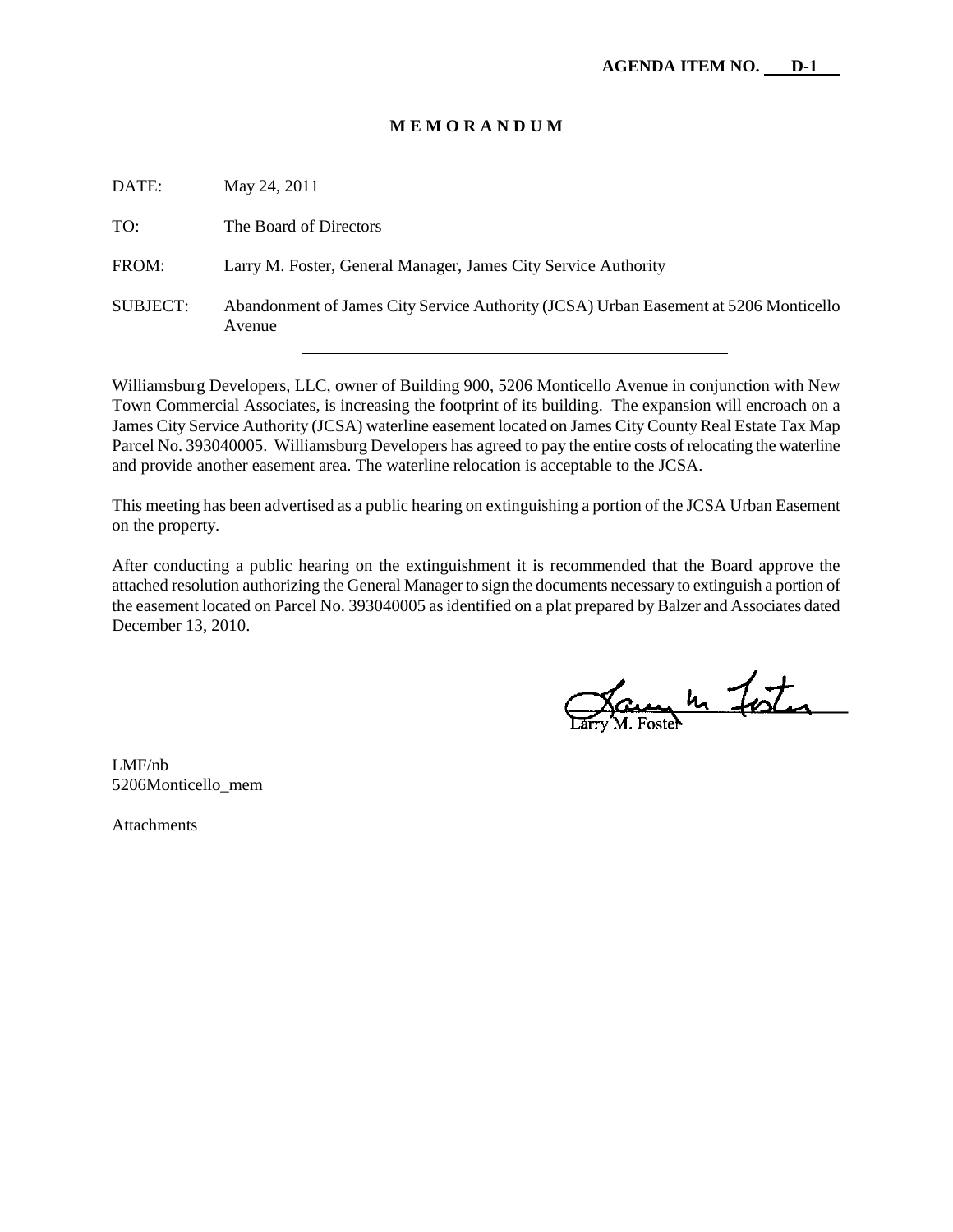# **R E S O L U T I O N**

# ABANDONMENT OF JAMES CITY SERVICE AUTHORITY (JCSA)

# URBAN EASEMENT AT 5206 MONTICELLO AVENUE

- WHEREAS, Williamsburg Developers, LLC has requested that the James City Service Authority (JCSA) extinguish a JCSA easement located on James City County Real Estate Tax Map Parcel No. 393040005 to allow for the expansion of an existing building at 5206 Monticello Avenue; and
- WHEREAS, the JCSA has determined that the waterline within the easement can be relocated without interfering with service to its customers and Williamsburg Developers, LLC has agreed to pay all costs associated with relocating the waterline..
- NOW, THEREFORE, BE IT RESOLVED that the Board of Directors of the James City Service Authority, James City County, Virginia, having conducted the required public hearing to receive comment on the requested easement extinguishment, hereby authorizes the General Manager to sign the appropriate documents to extinguish the easement area needed to allow for the expansion of the building located at 5206 Monticello Avenue and generally shown on design plans prepared by Balzer and Associates dated December 13, 2010.

James G. Kennedy Chairman, Board of Directors

\_\_\_\_\_\_\_\_\_\_\_\_\_\_\_\_\_\_\_\_\_\_\_\_\_\_\_\_\_\_\_\_\_\_\_\_

ATTEST:

Robert C. Middaugh Secretary to the Board

\_\_\_\_\_\_\_\_\_\_\_\_\_\_\_\_\_\_\_\_\_\_\_\_\_\_\_\_\_\_\_\_

Adopted by the Board of Directors of the James City Service Authority, James City County, Virginia, this 24th day of May, 2011.

5206Monticello\_res